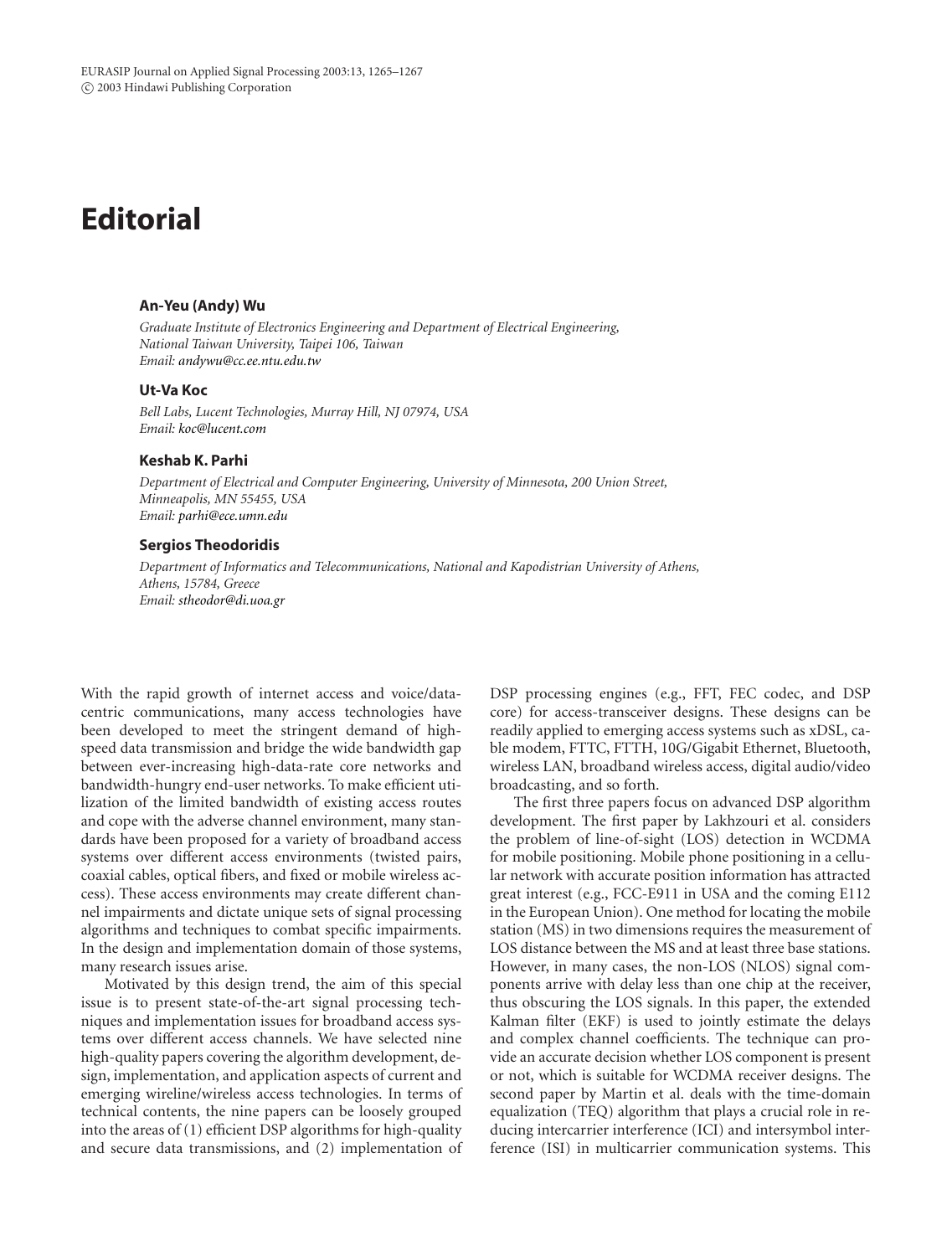paper analyzes two TEQ design methods for cost-effective real-time implementation: minimum mean squared error (MMSE) and maximum shortening SNR (MSSNR) methods, which can significantly reduce the computational complexity in performing channel shortening compared with existing TEQ approaches, without degrading performance. The third paper by H. C. Chen et al. proposes a new signal security system and its VLSI architecture for real-time multimedia data transmission applications. By defining first two bit-circulation functions for one-dimensional binary array transformations, the authors exploit a chaotic system in generating a binary sequence to control the bit-circulation functions to perform the successive data transformation on the input data. The proposed chaotic security design features low computational complexity and regular operations, which leads to high feasibility for easy integration with commercial multimedia storage and transmission applications.

The next six papers deal with the VLSI algorithms and implementations of various important processing modules in modern access systems such as FFT, FEC codec, and DSP core. Due to the prevalence of multimode/multistandard communication systems, it is desirable to have a configurable/programmable DSP processing engine for various access systems. The first two papers in this category are the variable-length FFT/IFFT design by Kuo et al. and the configurable Viterbi decoder design by Benaissa and Zhu. In the FFT design, the authors design and implement a variable-length FFT/IFFT processor by using the techniques of cached-memory FFT architecture as well as the mixedscaling-rotation CORDIC (MSR-CORDIC) scheme for the butterfly processing element. In the online reconfigurable Viterbi decoder design, the authors propose an area-efficient ACS architecture, in which the constraint length and traceback depth can be dynamically reconfigured. In addition, a scheduling program is used to systematically determine the maximum level of pipelining (speed-up) that can be applied to the decoder in an area-efficient/foldable architecture with in-place path-metric updating. This enables the exploration of the trade-off of decoding speed (throughput) versus area (number of ACS units) for a range of constraint lengths.

The next two papers discuss the advanced FEC algorithms and implementations for modern communication systems. The sixth paper by Kong and Parhi discusses the interleaved convolutional code that can further randomize the error bursts and can be used for burst-error correction. In this paper, an area-efficient high-speed Viterbi decoder architecture is proposed to decode (*n,* 1*, mI*) interleaved convolutional code. This paper shows that hardware complexity reduction can be achieved with higher interleaving degree, which leads to area-efficient design for interleaved Viterbi decoder. The next paper by Y. Chen and Parhi demonstrates low-complexity decoding of block turbo-coded system with antenna diversity. This work tries to reduce the decoding complexity of space-time block turbo-coded system with low performance degradation. It considers two block turbo-coded systems with antenna diversity, including the simple serial concatenation of error-control code with spacetime block code (STBC), and the recently proposed transmit

antenna diversity scheme using FEC techniques. The overall decoding complexity is approximately ten times less than that of the near-optimum block turbo decoder but with only 0.5 dB loss of coding gain at the BER of 10*−*<sup>5</sup> over an AWGN channel.

The final two papers are related to the communication DSP core implementations for access systems. The eighth paper, authored by Lee et al. presents new applicationspecific DSP (ASDSP) instructions and hardware accelerator to efficiently implement Reed-Solomon (RS) encoding and decoding. The ASDSP architecture can implement various programmable primitive polynomials, and significantly reduce the number of clock cycles compared with existing DSP chips. Thus, hardwired RS codecs can be replaced by ASDS accelerators. The final paper by Tsao et al. proposes a low-power embedded DSP core for communication systems. The features of the DSP core include parameterized data path, dual MAC unit, subword MAC, and optional functionspecific blocks for accelerating communication system modulation operations. It is also a parameterized design so that the users can select the parameters and special functional blocks based on the characteristics of their applications, and then generate a DSP core in a very short time-to-the-market period.

Overall, the nine papers cover different aspects of advanced signal processing techniques and low-complexity/ reconfigurable/programmable DSP implementations for broadband access systems. We thank the authors, the reviewers, the publisher, and the Editor-in-Chief for their tremendous amount of efforts to make this special issue successful. We hope the readers will find the results presented in this special issue helpful in their own design and implementation problems for communication systems.

> *An-Yeu (Andy) Wu Ut-Va Koc Keshab K. Parhi Sergios Theodoridis*

**An-Yeu (Andy) Wu** received the B.S. degree from National Taiwan University in 1987, and the M.S. and Ph.D. degrees from the University of Maryland, College Park, in 1992 and 1995, respectively, all in electrical engineering. During 1987–1989, he served as a Signal Officer in the Army, Taipei, Taiwan, for his mandatory military service. From August 1995 to July 1996, he was a member of the technical staff at AT&T Bell



Laboratories, Murray Hill, NJ, working on high-speed transmission IC designs. From 1996 to July 2000, he was in the Electrical Engineering Department of National Central University, Taiwan. He is currently an Associate Professor in the Graduate Institute of Electronics Engineering and Department of Electrical Engineering, National Taiwan University, Taiwan. His research interests include low-power/high-performance VLSI architectures for DSP and communication applications, adaptive/multirate signal processing, and reconfigurable broadband access systems and architectures.